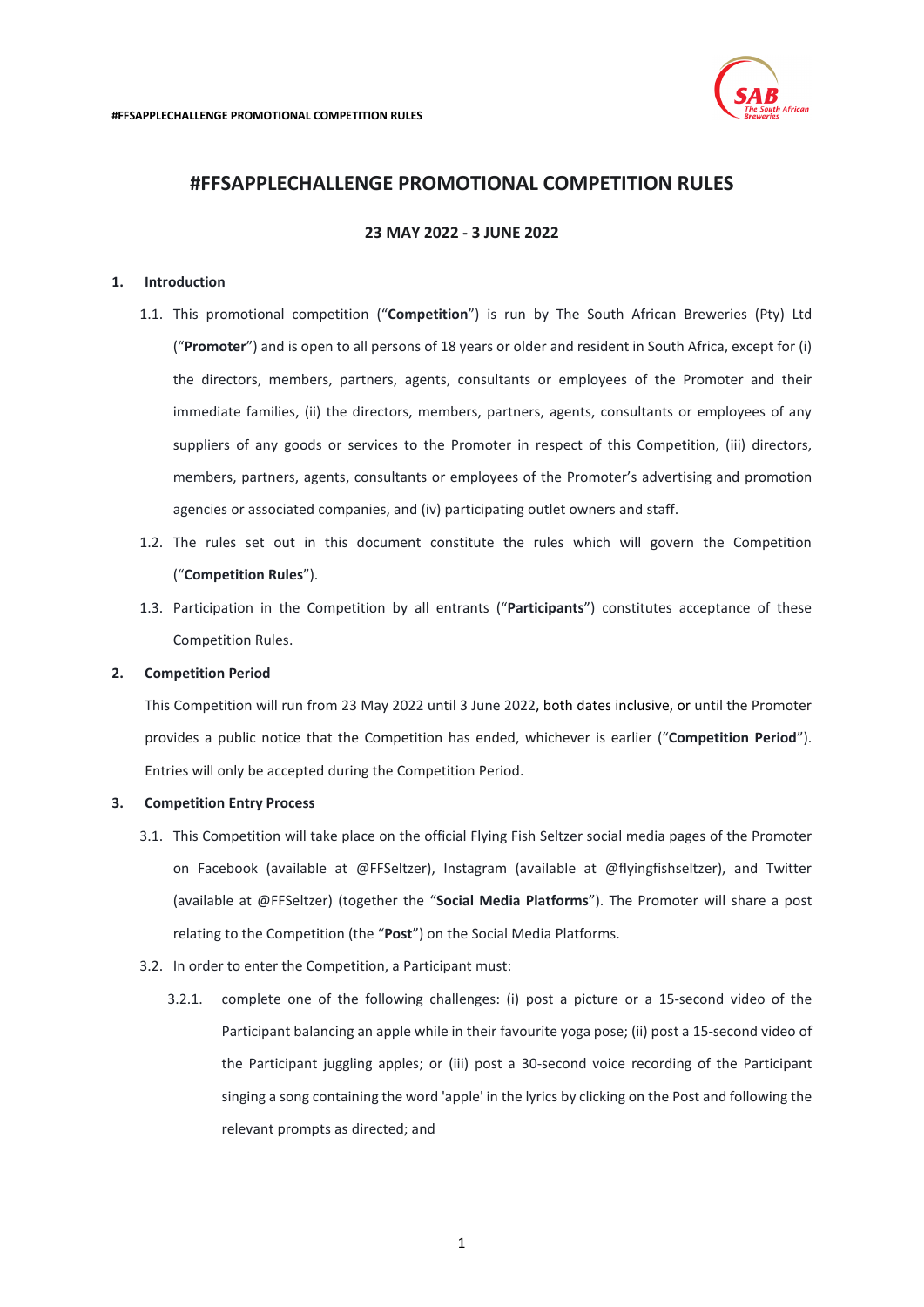

#### **#FFSAPPLECHALLENGE PROMOTIONAL COMPETITION RULES**

- 3.2.2. post the video, picture or voice recording (as set out above) on their feed on the relevant Social Media Platform as directed; and
- 3.2.3. include the hashtag #FFSAppleChallenge in their foresaid post.
- 3.3. Entry is only valid through this medium and manner.
- 3.4. Participants shall comply with these Competition Rules and the eligibility criteria set out in Competition Rule [1.1.](#page-0-0) Any entry in which a picture, video or voice recording has been posted by a Participant who is under the age of 18 years at the time of posting will automatically be invalidated and the Participant will not be entitled to any Prize.
- 3.5. Internet access and a valid Social Media Platform account is required to enter the Competition. Participants are liable for their own data and voice charges in respect of the Competition participation as well as any verification process, if applicable.
- 3.6. A Participant may only enter the Competition once.
- 3.7. Entry into the Competition, as well as the availability of a Prize, shall be subject to any regulations issued in terms of Section 27(2) of the Disaster Management Act, 2002 ("**Regulations**").

### **4. Description of Prize**

- 4.1. The prize for this Competition is 1 of 4 exclusive Flying Fish Seltzer branded hampers, each consisting of the following Flying Fish Seltzer branded items: (i) 1 x bucket hat; (ii) glassware; (iii) 1 x moon bag; (iv) 1 x R1,000 cash card; and (v) 1 x sweater top (the "**Prize**").
- 4.2. There are a total of 4 Prizes available to be won during the Competition Period and each Prize has a value of approximately R5,000.
- 4.3. No person may win more than one Prize in this Competition.
- 4.4. A winner may not transfer a Prize, in whole or in part, to any other person or exchange a Prize for an alternate prize or for its cash value. A winner may not substitute him/herself with any other person.
- 4.5. A Prize will be delivered by the Promoter or its nominated agent to the applicable winner's address within the Republic of South Africa on or before 20 June 2022. The Promoter will contact the winner to arrange delivery.

## **5. Winner Selection and Notification**

5.1. The 4 winners will be selected by a judge appointed by the Promoter on or about 6 June 2022. The judge will consider all valid entries received during the Competition Period and decide, in his/her sole discretion, who the winners will be. The judge's decision is final and no correspondence will be entered into.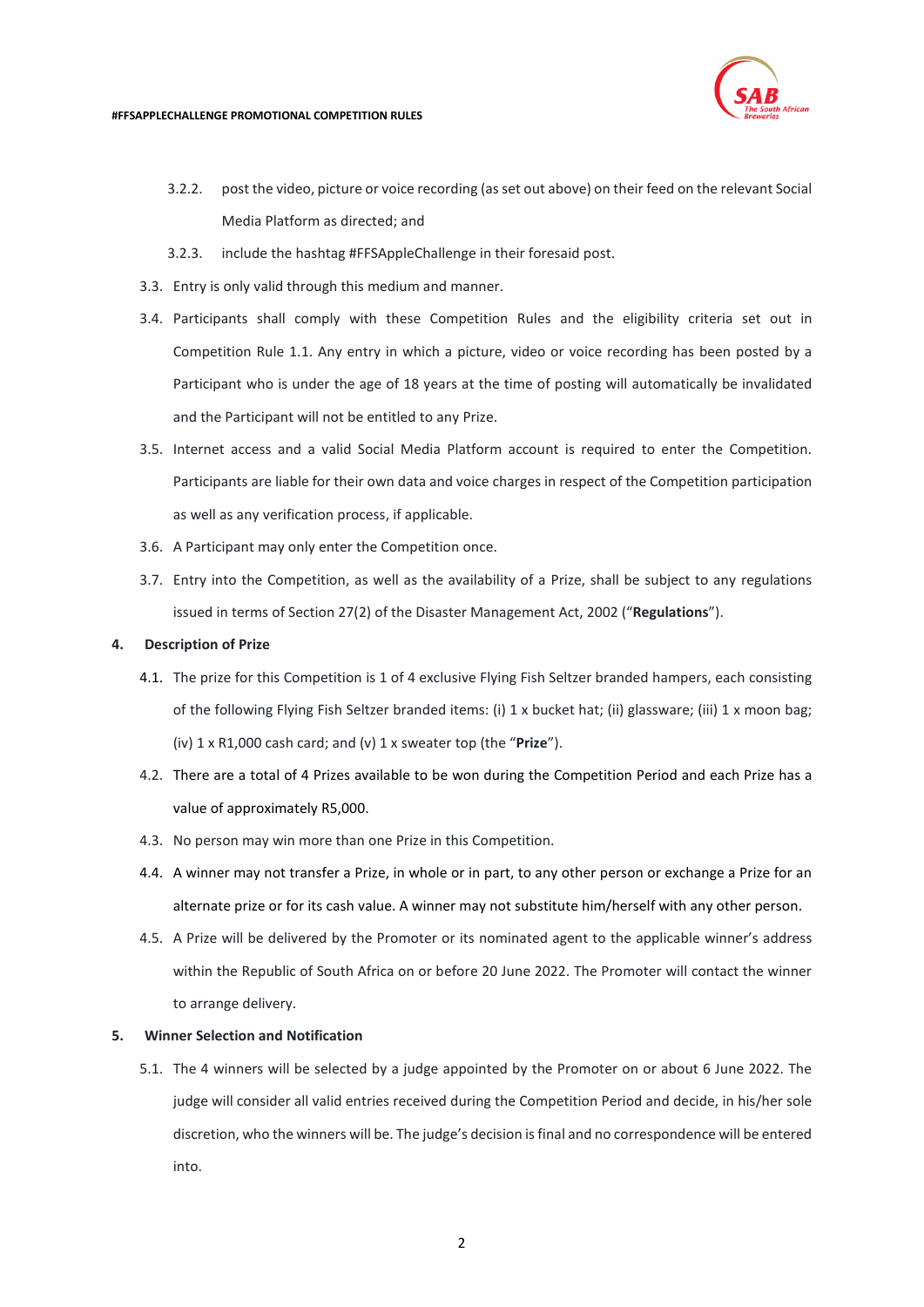

5.2. A winner will be notified by the Promoter via the Social Media Platform used by the winner to enter the Competition on or about 6 June 2022. If the Promoter is unable to contact a winner, he/she will be disqualified and a substitute winner may at the discretion of the Promoter be selected, using the same winner selection process.

## **6. Winner Verification**

- 6.1. Each winner must be over the age of 18 years old and must comply with the Participant eligibility criteria set out in Competition Rul[e 1.1](#page-0-0) and the requirements in these Competition Rules, which may be verified by or on behalf of the Promoter. A winner may be asked to provide a copy of his/her identity document/passport/driver's license/proof of residential address in order to receive the Prize. The Promoter reserves the right to conduct the validation and verification process via automated means and/or any other means that the Promoter may deem necessary, and by participating in the Competition, all Participants consent to the appropriate validation and verification measures that the Promoter may implement from time to time.
- 6.2. A Prize will only be awarded after successful verification of the winner. Failing successful verification of the winner, a substitute winner may be selected at the discretion of the Promoter.
- 6.3. The Promoter reserves the right to carry out audits in respect of a winner to verify his/her eligibility and/or the validity of the winner's entry. The Promoter may disqualify a winner if any fraud or cheating or related activity is suspected, including without limitation, through the manipulation of an entry or otherwise falsifying data. Should the Promoter or its agent determine that an entry or Participant is invalid or ineligible, the relevant Participant shall not be entitled to receive the Prize and will not be compensated in any way.

# **7. Prize Forfeiture**

- 7.1. Each winner must communicate his/her full details to the Promoter or its agent as requested by the Promoter or its agent. Failure to do so may result in forfeiture of the Prize.
- 7.2. If a winner is unable to attend, receive or utilise (as applicable) the Prize then the entire Prize shall be forfeited. There will be no compensation, in any form, including, but not limited to monetary compensation and/or rescheduling, to any party, irrespective of the reason/s for the inability of that winner to attend, receive or utilise (as applicable) the Prize.
- 7.3. Time permitting and subject to the Promoter's approval, where a Prize is forfeited a substitute winner may be chosen in the same manner as the original winner was chosen.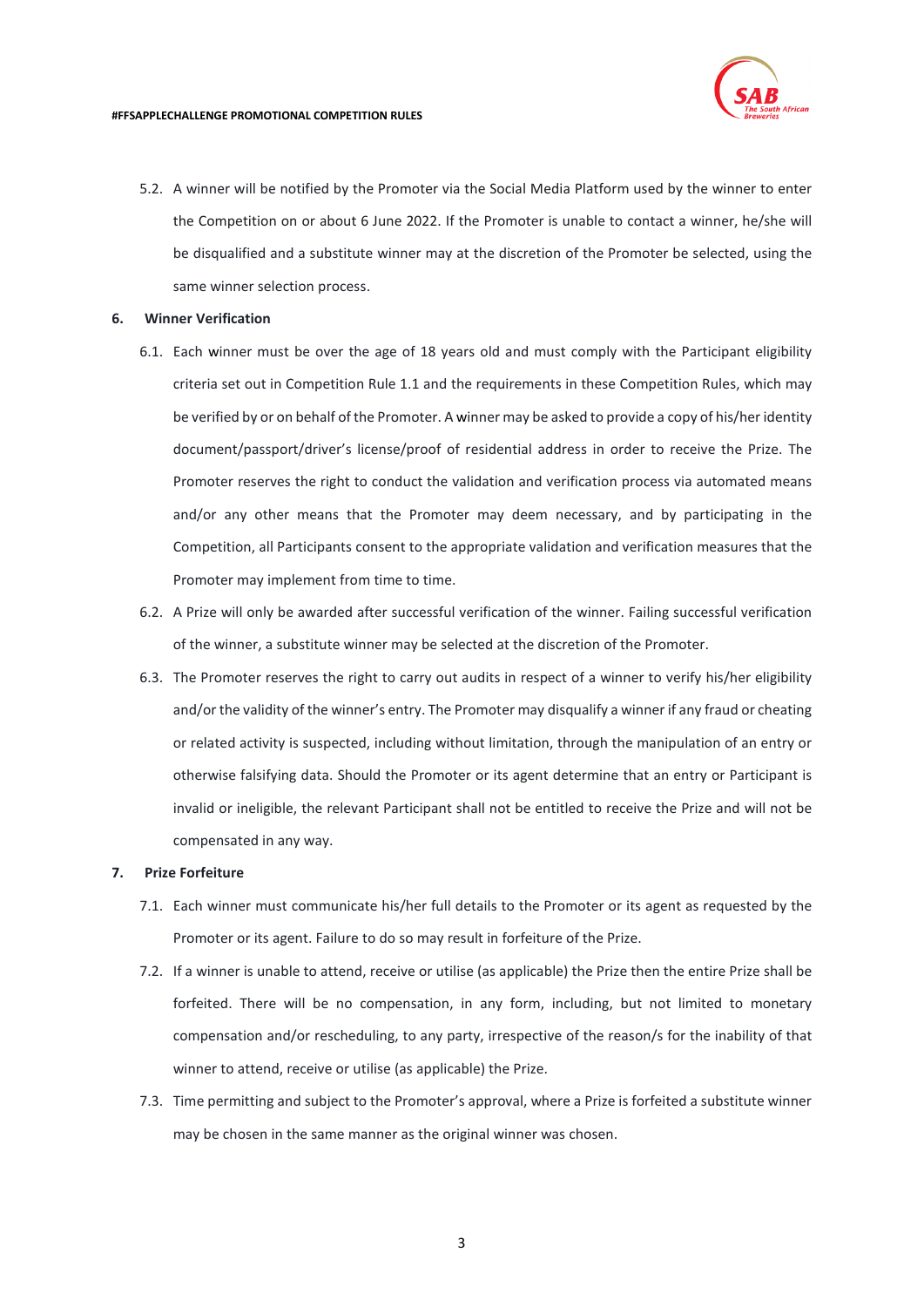#### **8. General**

- 8.1. All Participants must comply with the Regulations at all times, and any non-compliance with the Regulations will result in automatic disqualification. It shall be the sole responsibility of the Participants to observe and comply with any and all restrictions imposed by the Regulations from time to time. Each Participant indemnifies and hold harmless the Promoter, its associated companies, and the directors, officers, employees and agents of the Promoter and of its associated companies, against any losses or damages arising from a breach of the provisions of the Regulations by such Participant, and the Promoter shall not in any manner whatsoever be liable for any transgressions by any Participant in this regard.
- 8.2. Should the process for entry into the Competition or the Prize involve any alcoholic beverage, Participants shall ensure that it is enjoyed responsibly.
- 8.3. To the extent that any intellectual property right/s arise as a result of or through the creation and/or submission by a Participant of content, including without limitation any pictures, videos, voice recordings, drawings or other creative works, to enter this Competition, such intellectual property right/s will vest in the Promoter and the Participant hereby waives any associated right/s. To the extent such rights have vested in a Participant, the Participant hereby cedes, assigns and transfers (by way of present and future cession, assignment and transfer) to Promoter such rights and undertakes to do such things, takes such steps and sign such documents as are necessary to give effect to such cession, assignment and transfer. Each Participant indemnifies and holds harmless the Promoter from and against any and all claims, actions, legal proceedings, losses, damages and expenses (including attorney's fees and expenses) arising as a result of or in connection with any actual or alleged infringement of any intellectual property rights of a third party arising from entry in the Competition and/or the Promoter's use of any content, including without limitation any pictures, videos, voice recordings, drawings or other creative works, created pursuant to the Participant's entry in the Competition.
- 8.4. In the event of a dispute, the Promoter's decision is final and binding and no correspondence will be entered into.
- 8.5. The timelines stated by the Promoter or its agent must be adhered to. Failing adherence to any timeline, at any stage, may result in disqualification and forfeiture of the Prize in its entirety with no compensation to any party by the Promoter.
- <span id="page-3-0"></span>8.6. Each Participant, by participating in the Competition, acknowledges, agrees and expressly consents to: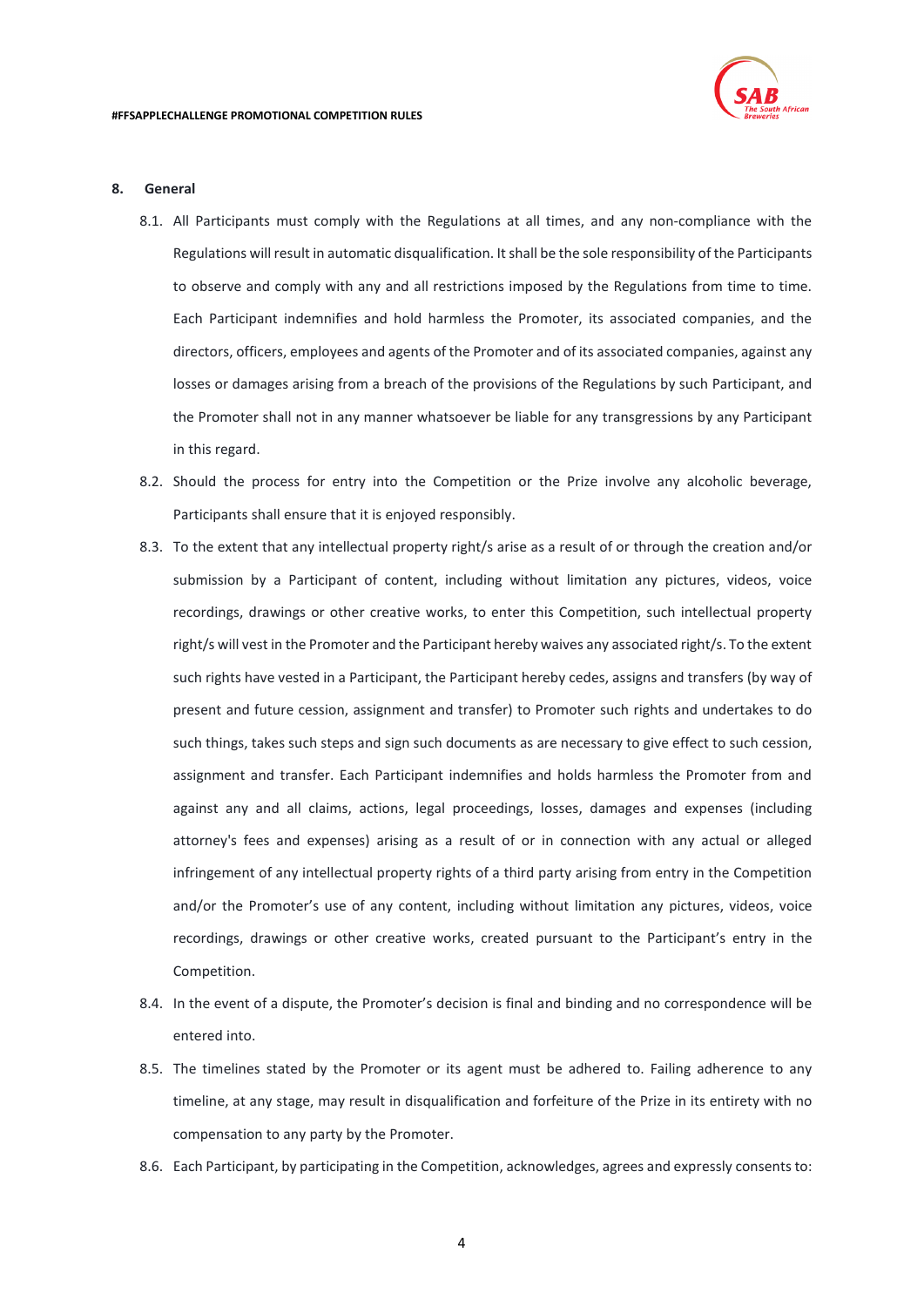

8.6.1. the Promoter processing the Participant's personal information, including in the form of names, telephone numbers, identity numbers and/or email addresses, during and after the course and scope of the Competition; and

8.6.2. the Promoter transferring the winning Participant's personal information, including names, telephone numbers, identity numbers and/or email addresses, to the relevant third parties in order to make any required travel, delivery or other arrangements, as may be applicable, during the course and scope of the Competition for utilisation of the Prize,

which processing and transfer shall take place in accordance with the provisions of the Protection of Personal Information Act 14 of 2013 ("**POPIA**") and any other applicable law, and for the purpose of giving effect to the Competition.

- 8.7. With the exception of Competition Rule [8.6](#page-3-0) above, the Promoter will not share any personal information with any third party except where such disclosure is necessary to enable the Promoter to provide, deliver or in any other way give effect to these Competition Rules and/or the Prize, where such disclosure is permitted by law and/or where consent to sharing personal information is obtained from the relevant Participant by the Promoter. The Promoter will comply with the relevant data protection legislation, including POPIA.
- 8.8. A Participant may submit a request at<https://www.sab.co.za/content/data-subject-request-0> for the Promoter to:
	- 8.8.1. correct or delete personal information about the Participant in the Promoter's possession or under its control that is inaccurate, irrelevant, excessive, out of date, incomplete, misleading or obtained unlawfully; or
	- 8.8.2. destroy or delete a record of personal information about the Participant that the Promoter is no longer authorised to retain.
- 8.9. The Promoter may make media announcements containing, or otherwise publish, the names and/or photographs of a winner without remuneration being payable to the winner, provided that the Promoter will not do so if a winner communicates in writing to the Promoter that he/she does not want his or her names or photographs to be contained in media announcements or otherwise published.
- 8.10. Should a Prize not be available despite the Promoter's reasonable endeavours to procure the Prize, the Promoter reserves the right to substitute the Prize with another of equal value as determined in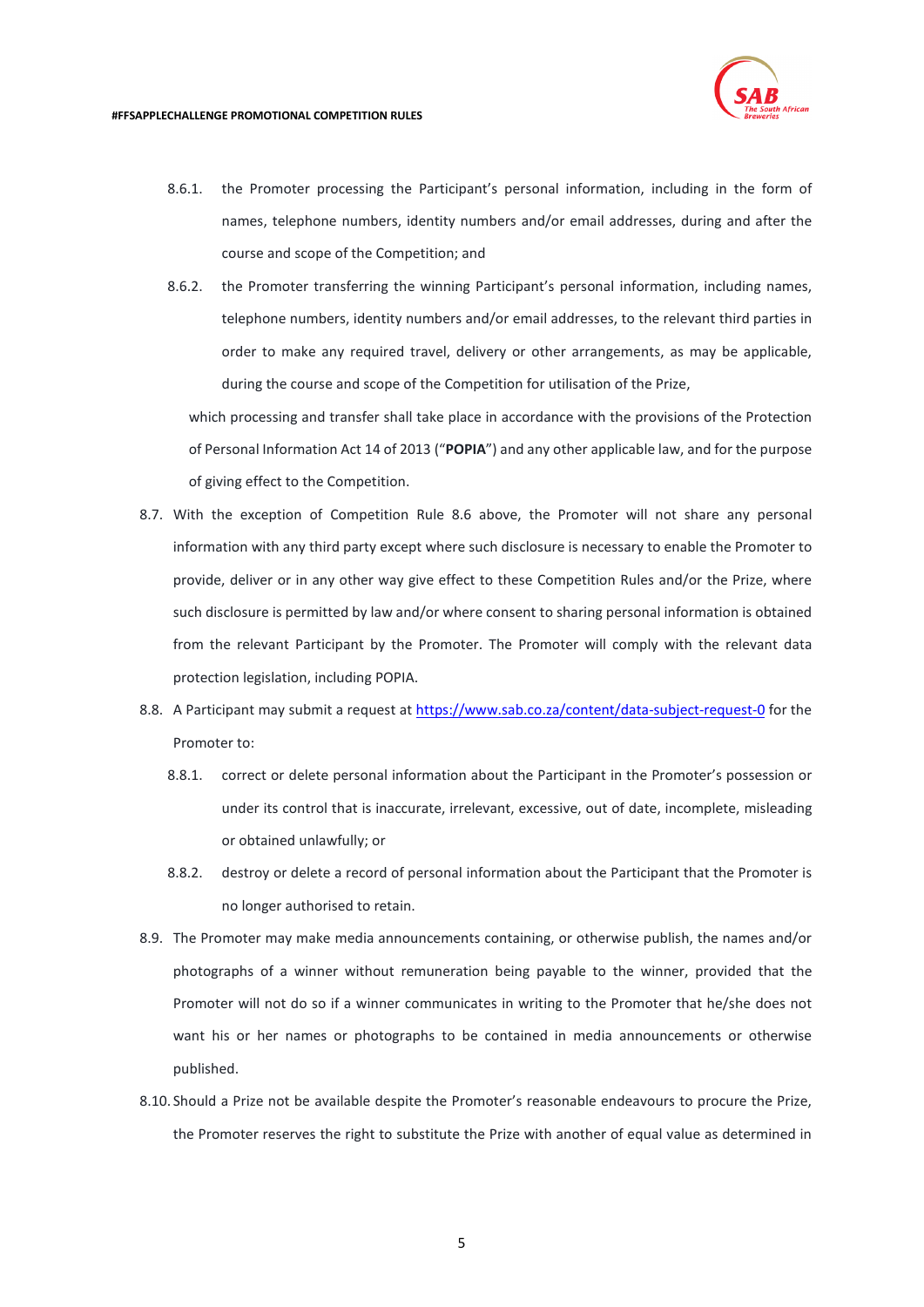

#### **#FFSAPPLECHALLENGE PROMOTIONAL COMPETITION RULES**

the Promoter's sole discretion and subject to availability. No person will be entitled to be compensated in any way in this instance by the Promoter.

- 8.11. The Promoter will not be responsible for any costs, expenses or other liabilities incurred by the winner which are not expressly contemplated as part of the Prize.
- 8.12. These Competition Rules may be amended by the Promoter on public notice at any time during the Competition Period or thereafter. These Competition Rules will be interpreted by the Promoter only.
- 8.13. The Promoter reserves the right to alter, amend or cancel this Competition in whole or in part. Any alterations, amendments or cancellations will be interpreted by the Promoter only. In the event of an alteration, amendment and/or cancellation, the Promoter will not compensate any individual for any reason whatsoever.
- 8.14. **Each Participant indemnifies and holds harmless the Promoter, its associated companies, and the directors, officers, employees and agents of the Promoter and of its associated companies, against any and all claims for any loss or damages, whether direct, indirect, consequential or otherwise, arising from any cause whatsoever connected to or arising out of his/her participation in any way in this Competition or his/her receipt, participation, ownership and/or use of the Prize. This indemnity is not intended to exclude any liability for any person which cannot be excluded under the Consumer Protection Act 68 of 2008.**
- 8.15. The Promoter shall not be responsible for any lost, damaged, corrupted, delayed, incorrect or incomplete entries for any reason whatsoever. Proof of sending an entry will not be accepted as proof of receipt of such entry. The Promoter shall not be responsible for the failure of any technical element relating to this Competition that may result in an entry not being successfully submitted. The Promoter is not responsible for lost, damaged or delayed entries as a result of any network, computer or cell phone hardware or software failure of any kind. No entry from an agent, third party, organised group or entry automatically generated by computer will be valid or accepted. An entry will only be valid and accepted if it complies with all entry instructions and requirements. Any form of network or systems manipulation, including but not limited to Botnets, Sim Farms, Trojans, SMS malware may not be used when entering the Competition.
- 8.16. By participating in the Competition, each Participant gives the Promoter consent to: (i) market its products and campaigns to the Participant; (ii) conduct market research using personal information of the Participant which may be shared with third parties to enable the Promoter to develop appropriate marketing strategies in respect of its customers; and (iii) use the personal information and other details